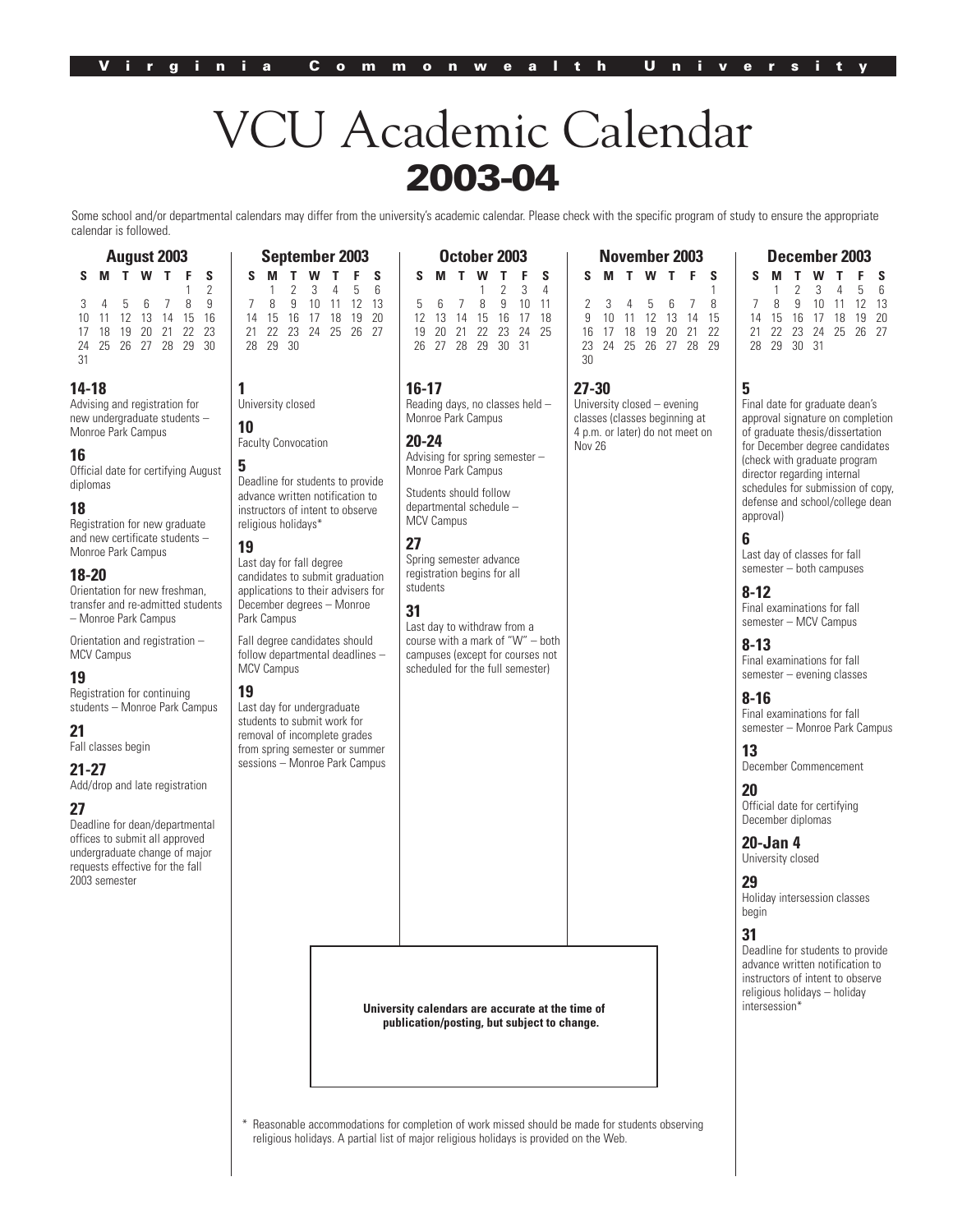# VCU Academic Calendar **2003-04**

Some school and/or departmental calendars may differ from the university's academic calendar. Please check with the specific program of study to ensure the appropriate calendar is followed.

| <b>January 2004</b>                                                                                                                                                                                                                                                                                                                                                                                                                                                                                                                                                                                                                                                                    | <b>February 2004</b>                                                                                                                                                                                | March 2004                                                                                                                                                                                                                                                                                                                                                                              | <b>April 2004</b>                                                                                                                                                         | <b>May 2004</b>                                                                                                                                                                                                                                                                                                                                                                                                                                                                                                                                                                                                                                                                                                                                                            |
|----------------------------------------------------------------------------------------------------------------------------------------------------------------------------------------------------------------------------------------------------------------------------------------------------------------------------------------------------------------------------------------------------------------------------------------------------------------------------------------------------------------------------------------------------------------------------------------------------------------------------------------------------------------------------------------|-----------------------------------------------------------------------------------------------------------------------------------------------------------------------------------------------------|-----------------------------------------------------------------------------------------------------------------------------------------------------------------------------------------------------------------------------------------------------------------------------------------------------------------------------------------------------------------------------------------|---------------------------------------------------------------------------------------------------------------------------------------------------------------------------|----------------------------------------------------------------------------------------------------------------------------------------------------------------------------------------------------------------------------------------------------------------------------------------------------------------------------------------------------------------------------------------------------------------------------------------------------------------------------------------------------------------------------------------------------------------------------------------------------------------------------------------------------------------------------------------------------------------------------------------------------------------------------|
| S<br>s<br>w<br>3<br>9<br>10<br>8<br>6<br>7<br>12<br>-13<br>14<br>15<br>16<br>17<br>11<br>20<br>21<br>22<br>23<br>24<br>18<br>19<br>25<br>26 27 28 29<br>30 31                                                                                                                                                                                                                                                                                                                                                                                                                                                                                                                          | S<br>S<br>$\overline{7}$<br>1<br>$\overline{2}$<br>6<br>3<br>5<br>4<br>14<br>8<br>9<br>10<br>12<br>13<br>11<br>20<br>21<br>15<br>16<br>18<br>19<br>17<br>22<br>23<br>24 25<br>-26<br>27<br>28<br>29 | S<br>S<br>6<br>2<br>3<br>5<br>4<br>9<br>8<br>12<br>13<br>7<br>10<br>11<br>20<br>16<br>18<br>19<br>14<br>15<br>17<br>21<br>22<br>23<br>25 26<br>- 27<br>24<br>29<br>30 31<br>28                                                                                                                                                                                                          | S<br>S<br>м<br>2<br>3<br>9<br>10<br>8<br>6<br>7<br>4<br>12<br>13<br>16<br>17<br>11<br>14<br>15<br>23<br>19<br>21<br>22<br>24<br>18<br>20<br>25<br>26<br>27<br>28 29<br>30 | S<br>S<br>1<br>8<br>2<br>3<br>7<br>9<br>10<br>12<br>15<br>11<br>13<br>14<br>20<br>21<br>22<br>16<br>17<br>18<br>19<br>26<br>28 29<br>23<br>24<br>25<br>27<br>30<br>31                                                                                                                                                                                                                                                                                                                                                                                                                                                                                                                                                                                                      |
| $1 - 4$<br>University offices closed<br>10<br>Holiday intersession classes end<br>13-15<br>Advising, registration and<br>orientation for new<br>undergraduate students -<br>Monroe Park Campus<br>15<br>Registration for new graduate<br>and new certificate students -<br>Monroe Park Campus<br>16<br>Registration for continuing<br>students - Monroe Park Campus<br>19<br>University closed<br>20<br>Spring classes begin<br>20-26<br>Add/drop and late registration for<br>all students<br>26<br>Deadline for dean/departmental<br>offices to submit all approved<br>undergraduate change of major<br>requests for the spring 2004<br>semester<br>30<br>Last day for spring degree | 18<br>Last day for undergraduate<br>students to submit work for<br>removal of incomplete grades for<br>fall semester - Monroe Park<br>Campus                                                        | $14 - 21$<br>Spring break for both campuses<br>22<br>Summer advance registration<br>begins<br>26<br>Last day to withdraw from a<br>course with a mark of "W" - both<br>campuses (except for courses not<br>scheduled for the full semester)<br>29-Apr 2<br>Advising for fall semester -<br>Monroe Park Campus<br>Students should follow<br>departmental schedule -<br><b>MCV Campus</b> | 5<br>Fall semester advance<br>registration begins                                                                                                                         | 4<br>Final date for graduate dean's<br>approval signature on completion<br>of graduate thesis/dissertation<br>for May degree candidates (check<br>with graduate program director<br>regarding internal schedules for<br>submission of copy, defense and<br>school/college dean approval)<br>4<br>Classes end for spring semester<br>- Monroe Park Campus; evening<br>classes continue through May 8<br>5<br>Reading day - Monroe Park<br>Campus<br>7<br>Last day of classes for spring<br>semester - MCV Campus<br>$6 - 14$<br>Final examinations for spring<br>semester - Monroe Park Campus<br>$10 - 14$<br>Final examinations for spring<br>semester - MCV Campus<br>$10 - 15$<br>Final examinations for spring<br>semester - evening classes<br>22<br>May Commencement |
| candidates to submit graduation<br>applications to their advisers for<br>May degrees - Monroe Park<br>Campus<br>Spring degree candidates should<br>follow departmental deadlines -<br><b>MCV Campus</b>                                                                                                                                                                                                                                                                                                                                                                                                                                                                                |                                                                                                                                                                                                     | University calendars are accurate at the time of<br>publication/posting, but subject to change.                                                                                                                                                                                                                                                                                         |                                                                                                                                                                           |                                                                                                                                                                                                                                                                                                                                                                                                                                                                                                                                                                                                                                                                                                                                                                            |
| 30                                                                                                                                                                                                                                                                                                                                                                                                                                                                                                                                                                                                                                                                                     |                                                                                                                                                                                                     |                                                                                                                                                                                                                                                                                                                                                                                         |                                                                                                                                                                           |                                                                                                                                                                                                                                                                                                                                                                                                                                                                                                                                                                                                                                                                                                                                                                            |

\* Reasonable accommodations for completion of work missed should be made for students observing religious holidays. A partial list of major religious holidays is provided on the Web.

Deadline for students to provide advance written notification to instructors of intent to observe religious holidays\*